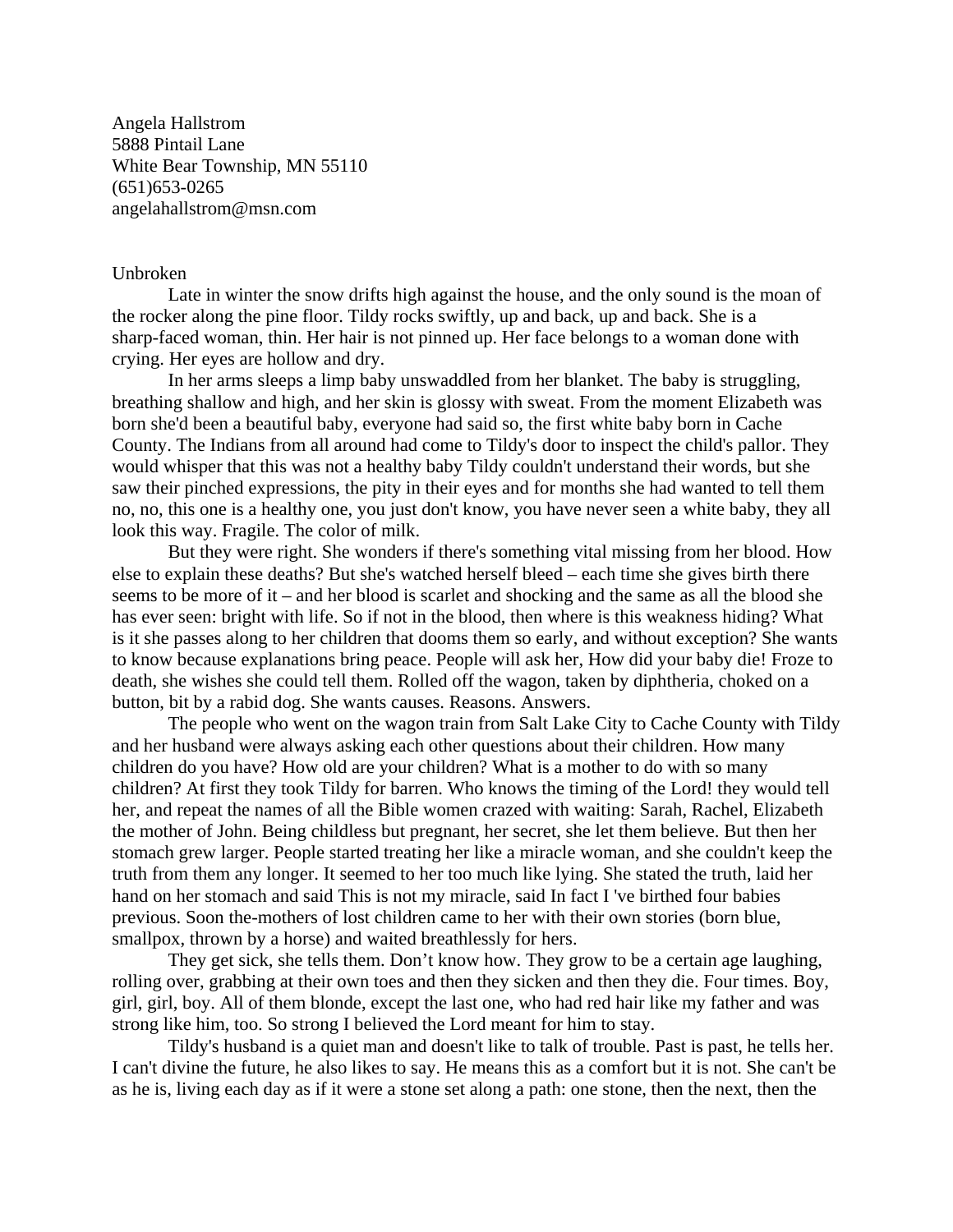next, each never touching the one before it, but all of them together leading to some knowable destination. She envies him.

 Her husband has gone back to Salt Lake City to stay with his dying mother, and when he left them Elizabeth was a healthy child. He would take her in his thick hands and stand her on his lap to let her bounce. She's a strong one, he would say, strong as they come! and Tildy believed him. Elizabeth had lived longer, already, than any of the others. Already taking to her hands and knees and rocking back and forth, ready to crawl. Her hair had grown into glossy ringlets that covered the tops of her ears. She still nursed two times a night and Tildy let her, loving her fat baby thighs, as warm and soft as new bread

 But now the baby is hot and burning with fever and won't take the breast, won't even open her eyes, and her lovely golden hair is matted with sweat. Her legs hang wilted against Tildy's arm, and it's hard for her to believe that just a day before these legs had been sturdy and kicking, round with Tildy's milk.

 Dawn is coming but the moon is stubborn, hanging frozen in the sky. The snow has stopped falling, and the silence is so deep that Tildy feels buried inside it. Outside her window she sees nothing but rolling undulations of snow, dipping and rising like waves, and she feels much as she did on her long voyage from England, looking out into the sea: overwhelmed by distance and emptiness and time. Alone. There are neighbors, yes, good people living a mile away in one direction or two miles in the other, but what is she to do? Pack her dying baby in blankets and trundle off into the frozen darkness? No, there is nothing to do but rock. And pray. Always there's the praying.

 She can't help it. In England, as a girl, she'd always prayed, prayed so much her father said she was addled, called her Saint Matilda. And then she prayed her way right to the Mormons and their God of answered conversations – a God who talks right back! – and her father wasn't teasing anymore when he called her a lunatic, mad, as sorry a creation as he'd ever made, and ordered her directly out of the house. And so she prayed once more and was taken in by sympathetic Saints. She met a man, her quiet, kind husband, and together they prayed themselves onto a ship and away from England to a wide frightening place called America, which they commenced to walk across together until they stopped, exhausted and full of prayer, in Salt Lake City, in Zion, and beseeched their Heavenly Father for rest.

 It was in Salt Lake City she lost her fourth baby, the red-headed boy who resembled her father. On the day of his burial, she stood with her feet sinking low in the soft dirt dug for his grave and told God goodbye. Farewell, she said. You have taken everything, and you don't keep your promises. Three times she had prayed for her babies' lives – with faith! she was sure of it, mighty faith! – and three times he had answered her no, and three times she had wept in anguish but had also said God's Will Be Done and Soon We'll Meet Again in Heaven. She knelt beside her bed in prayer on the very nights she'd buried those babies and pleaded with God No More. Now her fourth child had died, and everywhere she looked she saw children: children running and shouting and pulling on their mother's sleeves, children climbing to the tops of trees without slipping, diving into deep water without drowning. Even worse she saw the sick children who'd been healed, the ones who tottered out of their houses ashen and shakv after being shut up contagious with illness Healed! Miracle children! All around her it seemed, children with the mark of God's infinite grace and mercy fixed forever on their countenances, rushing, full of life and chose, right into their mother's arms.

 No longer, she told her husband that night when he knelt beside their bed to pray. She lay stiff and straight, the quilt tucked up tight under her arms. He didn't say a word, just nodded one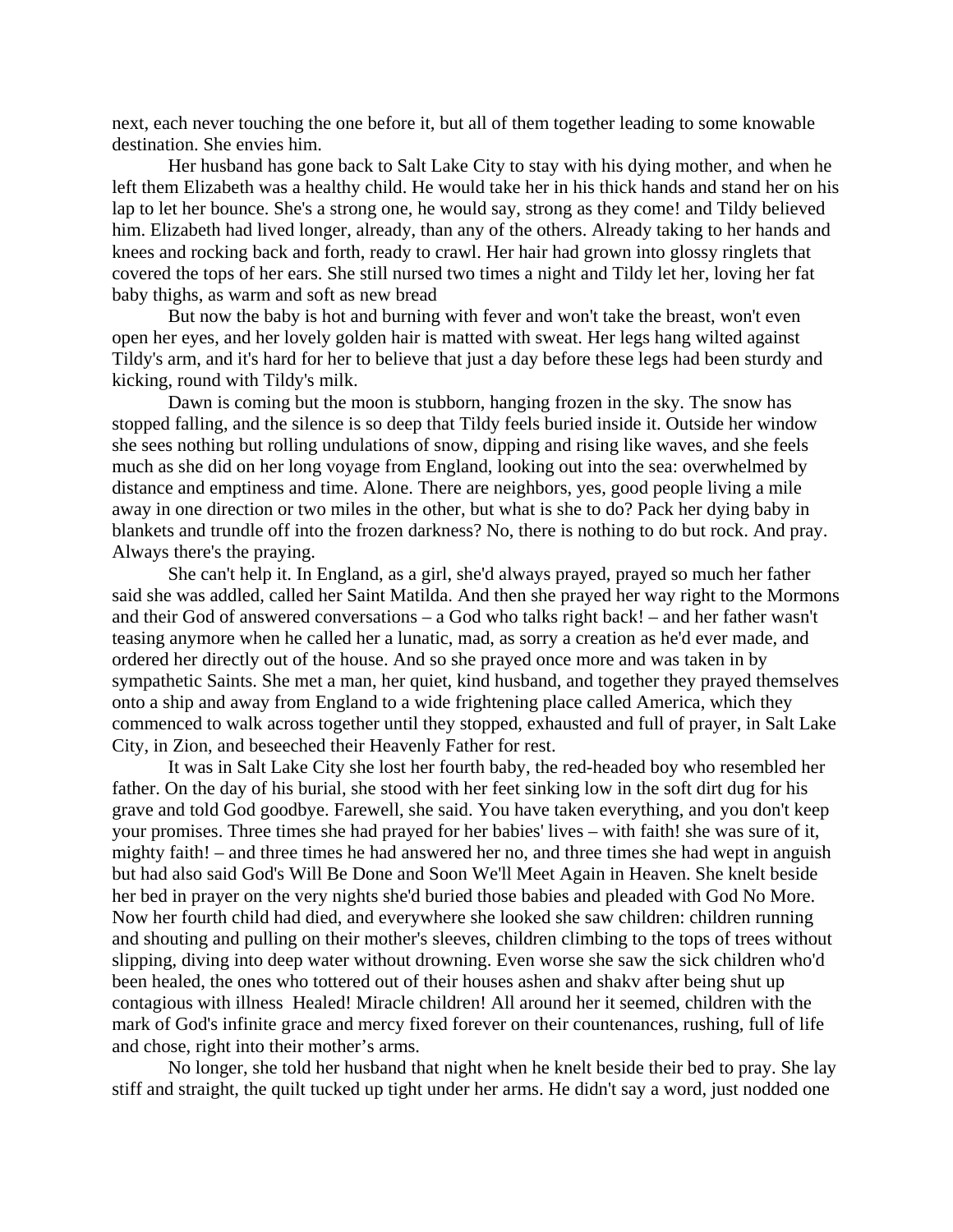short nod and said a prayer himself then slid in bed beside her.

 She kept her silence with God for many months. Then one summer day while feeding chickens in the yard, her mind wandered and she found herself talking to God like she once had, telling him her troubles in her mind. She spoke to God in an ordinary way, thinking thoughts like, Lord, this hen is not a good laying hen, I could use your blessing on this hen. Suddenly she realized to whom her thoughts had turned. What have I done? she thought. How could I be speaking to him again, so easily, as if nothing had happened between us? But she found she couldn't stop herself. She sat straight down on the ground in her skirts and said everything she had to say to him, telling all the ways he'd deserted her, how she felt hollowed out by tribulation, that she didn't understand what more could be expected of her. She dug her fingers deep into the dirt and sobbed. She raised her head and opened her eyes against the glaring blue sky and said, out loud, her voice ringing up to heaven, I've had all that I can bear.

 And that's the prayer she prays as she rocks, over and over, as insistent as the Indian chants she hears sometimes at night, throbbing down from the mountains. I've had all that I can bear. She knows that he can hear her. She doesn't know if he agrees.

 The sun comes up huge and soft, filling the room with a hazy yellow light. Tildy's stopped rocking and her eyes are closed, not in sleep, but in an exhausted fight against it. Elizabeth pants in her arms, her fever unbroken.

 A gust of cold air rises up and over Tildy's body, and she feels the hair on her arms prick up. She breathes the taste of winter into her mouth. Before opening her eyes she thinks, Death has come, and I know it now so well I recognize it on my skin arid taste it on my tongue.

 But she is wrong. As soon as her eyes open she sees her front door blown open. A dusting of snow skims across the floor and over her feet. She rises for the first time in hours to go to the door, aching, her hot baby clutched to her chest.

When she sees him, she's too frightened to release the scream from her throat.

 Standing in the corner by the kitchen table is a man. He is not a large man – maybe as tall as Tildy herself – but his hair is terrifying, bright white and blown up on its ends. He stands with his palms open, facing her as if in surrender. I mean you no harm, he says, and his voice is tranquil and low. He looks directly into Tildy's face. His eyes are the darkest brown, the deepest eyes Tildy has ever seen, and his skin is as smooth as a boy's. But he is not a young man, she can tell, not only from his hair but from his look of weary calm.

I just called to see your sick baby, he says.

 Tildy pulls Elizabeth in closer. I will not give this baby up to death, she thinks. But then she brings her eyes level with the eyes of the white-haired man and studies them evenly, and she knows he is not death. He is the opposite of death.

She's a very sick baby, Tildy says.

 I know, says the man. He moves toward the baby and Tildy stays where she is, Elizabeth cradled tight in her arms. The man reaches out his hand and tests her fever, touching his fingertips to the baby's forehead, cupping his palm against her cheek.

 Sister Stolworthy, you have had a lot of trouble, he says. He won't take his eyes from her face, and she can feel his warm breath on her skin. Your babies have been taken from you. But you have been faithful through it all, and God will bless you. Your little girl will get well and will marry and have a large family. She will be a leader among women. She will lead as long a life as she desires.

 Yes, yes she will, Tildy says, her voice certain, unwavering. The man folds his hands over the top of Elizabeth's tiny head, covering her brow and her skull and the tops of her ears. He